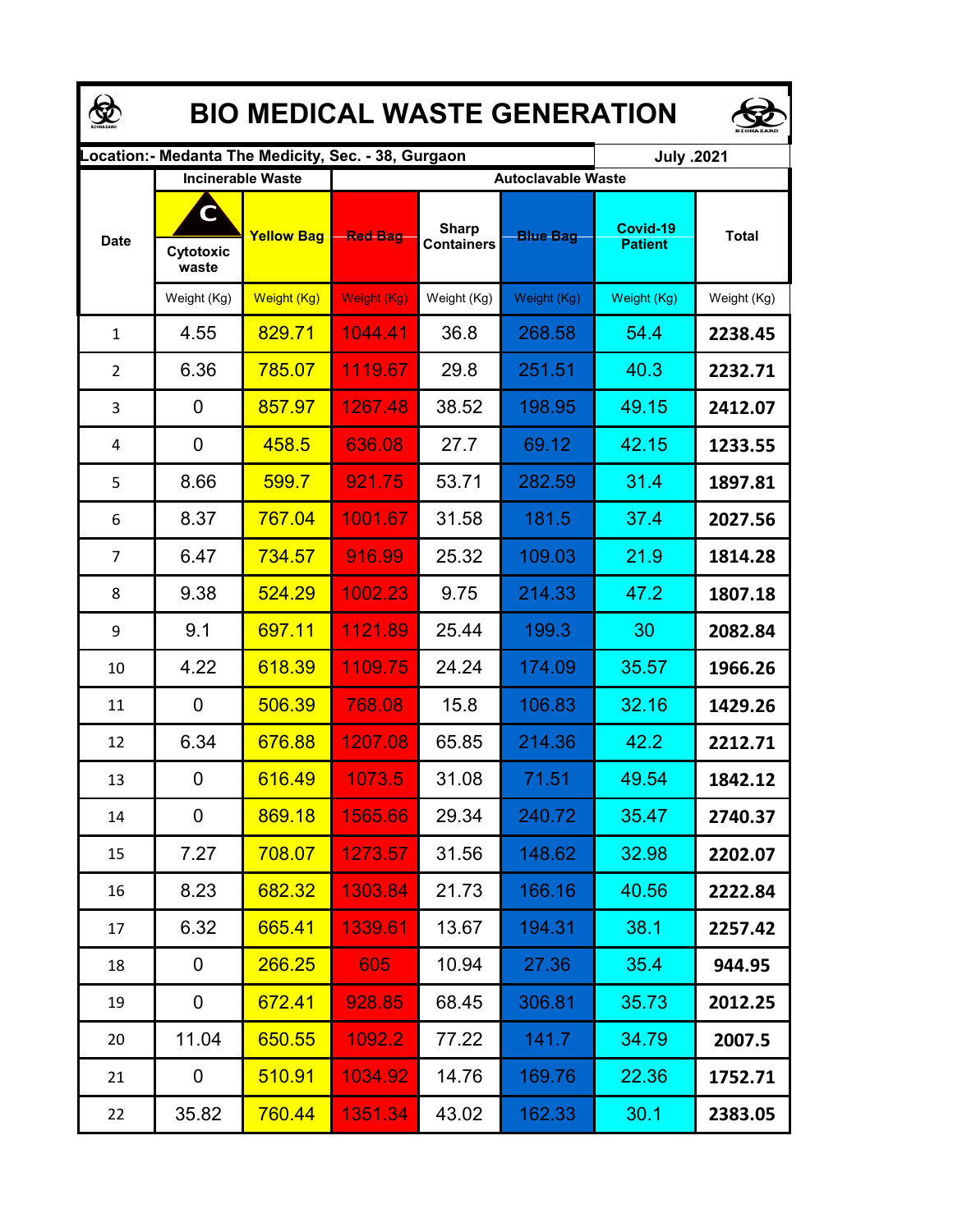| 23    | 14.03          | 714.11  | 1058.23  | 34      | 196.95  | 28.5           | 2045.82  |
|-------|----------------|---------|----------|---------|---------|----------------|----------|
| 24    | 15.02          | 688.38  | 1191.12  | 38.98   | 159.1   | $\overline{0}$ | 2092.6   |
| 25    | $\overline{0}$ | 332.23  | 634.94   | 13.09   | 112.99  | 35.71          | 1128.96  |
| 26    | 5.61           | 676.9   | 918.63   | 73.76   | 256.33  | 112.54         | 2043.77  |
| 27    | $\overline{0}$ | 762.08  | 1290.42  | 25.31   | 156.42  | 68.7           | 2302.93  |
| 28    | 11.63          | 760.88  | 1147.45  | 37.21   | 193.54  | 128.17         | 2278.88  |
| 29    | $\overline{0}$ | 640.16  | 1118.74  | 26.84   | 147.14  | 97.85          | 2030.73  |
| 30    | 31.96          | 647.36  | 1174.91  | 28.55   | 247.68  | 96.35          | 2226.81  |
| 31    | 7.58           | 759.55  | 1112     | 34.43   | 132.24  | 65.72          | 2111.52  |
| TOTAL | 217.96         | 20439.3 | 33332.01 | 1038.45 | 5501.86 | 1452.4         | 61981.98 |